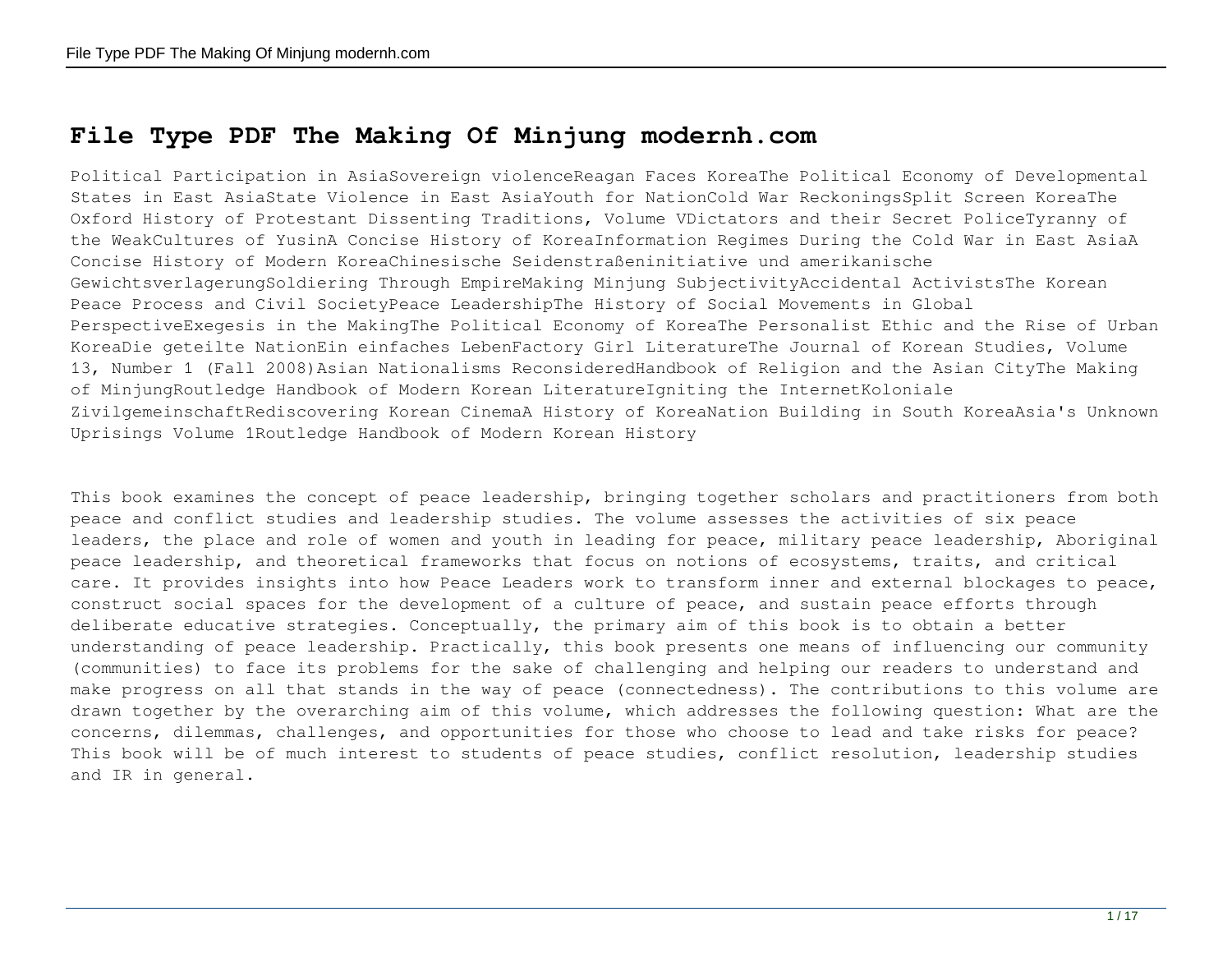How did the Cold War shape culture and political power in decolonizing countries and give rise to authoritarian regimes in the so-called free world? Cold War Reckonings tells a new story about the Cold War and the global shift from colonialism to independent nation-states. Assembling a body of transpacific cultural works that speak to this historical conjuncture, Jini Kim Watson reveals autocracy to be not a deficient form of liberal democracy, but rather the result of Cold War entanglements with decolonization. Focusing on East and Southeast Asia, the book scrutinizes cultural texts ranging from dissident poetry, fiction, and writers' conference proceedings of the Cold War period, to more recent literature, graphic novels, and films that retrospectively look back to these decades with a critical eye. Paying particular attention to anti-communist repression and state infrastructures of violence, the book provides a richaccount of several U.S.–allied Cold War regimes in the Asia Pacific, including the South Korean military dictatorship, Marcos' rule in the Philippines, illiberal Singapore under Lee Kuan Yew, and Suharto's Indonesia. Watson's book argues that the cultural forms and narrative techniques that emerged from the Cold War-decolonizing matrix offer new ways of comprehending these histories and connecting them to our present. The book advances our understanding of the global reverberations of the Cold War and its enduring influence on cultural and political formations in the Asia Pacific. Cold War Reckonings is available from the publisher on an open-access basis.

Der Band wirft ein neues Licht auf die jüngsten Großmachtinitiativen der USA und China in Asien. Die Autorinnen und Autoren untersuchen, welche Handlungsspielräume und Positionierungen sich für die süd-, südost-, ost- und zentralasiatischen Regionalmächte gegenüber der US-amerikanischen Reorientierung und der neuen chinesischen Seidenstraßeninitiative ergeben. Ihre Analysen zeigen aus unterschiedlichen theoretischen Perspektiven, dass die Initiativen oft das sind, was die Staaten der Region daraus machen. Dabei wird besonders deutlich, dass die Akzeptanz, Duldung oder Zurückweisung der Initiativen stark von innenpolitischen Dynamiken abhängt. Die Beiträge zeigen auch, dass sowohl Demokratien als auch Autokratien in der Region bemüht sind, ein Mindestmaß an Autonomie zu bewahren und sich nicht auf Dauer und vorbehaltslos einer der beiden Großmächte anzuschließen.

Government wrongdoing or negligence harms people worldwide, but not all victims are equally effective at obtaining redress. In Accidental Activists, Celeste L. Arrington examines the interactive dynamics of the politics of redress to understand why not. Relatively powerless groups like redress claimants depend on support from political elites, active groups in society, the media, experts, lawyers, and the interested public to capture democratic policymakers' attention and sway their decisions. Focusing on when and how such third-party support matters, Arrington finds that elite allies may raise awareness about the victims'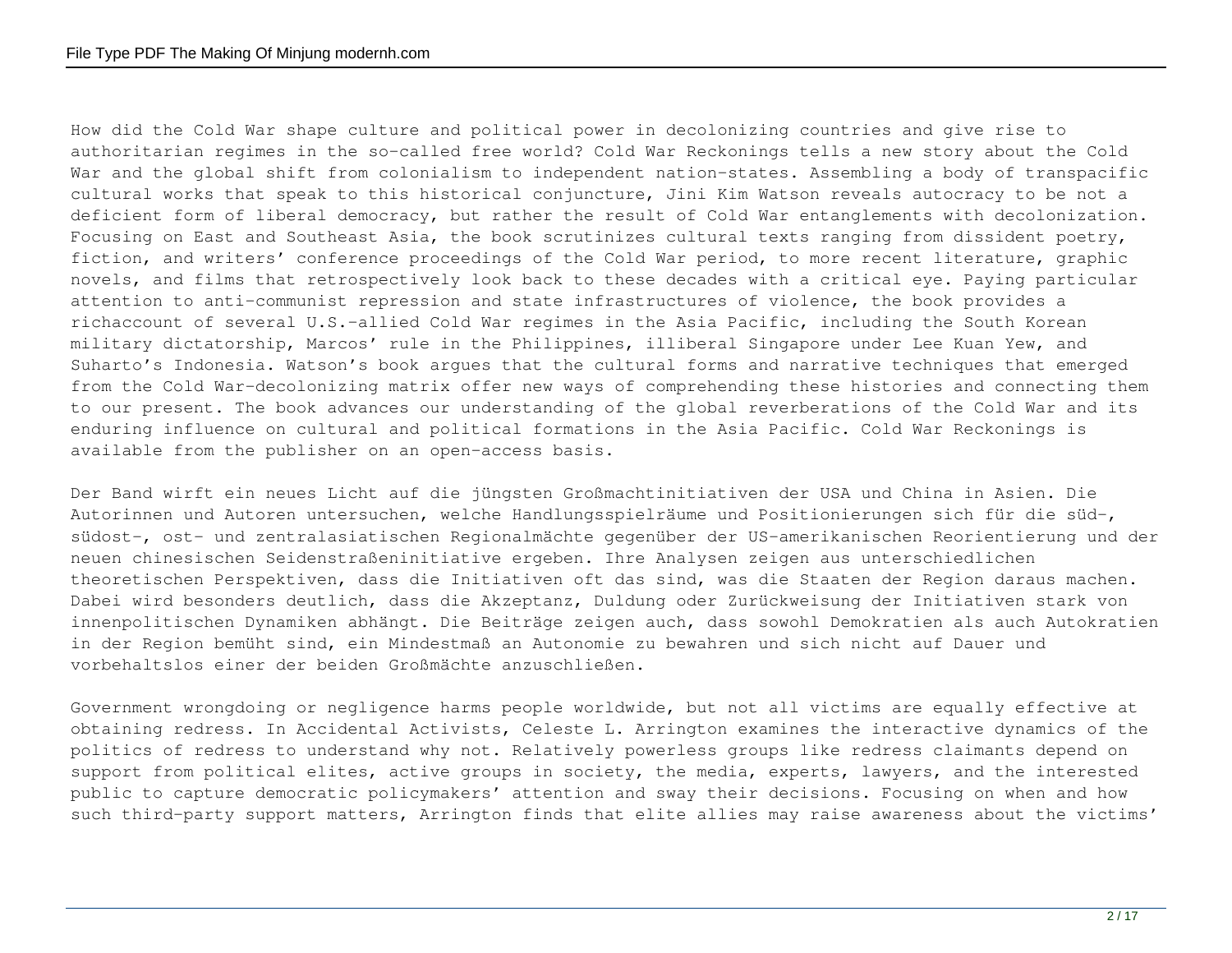cause or sponsor special legislation, but their activities also tend to deter the mobilization of fellow claimants and public sympathy. By contrast, claimants who gain elite allies only after the difficult and potentially risky process of mobilizing societal support tend to achieve more redress, which can include official inquiries, apologies, compensation, and structural reforms. Arrington draws on her extensive fieldwork to illustrate these dynamics through comparisons of the parallel Japanese and South Korean movements of victims of harsh leprosy control policies, blood products tainted by hepatitis C, and North Korean abductions. Her book thereby highlights how citizens in Northeast Asia—a region grappling with how to address Japan's past wrongs—are leveraging similar processes to hold their own governments accountable for more recent harms. Accidental Activists also reveals the growing power of litigation to promote policy change and greater accountability from decision makers.

Cultures of Yusin examines the turbulent and yet deeply formative years of Park Chung Hee's rule in South Korea, focusing on the so-called Yusin era (1972–79). Beginning with the constitutional change that granted dictatorial powers to the president and ending with his assassination, Yusin was a period of extreme political repression coupled with widespread mobilization of the citizenry towards the statist gospel of modernization and development. While much has been written about the political and economic contours of this period, the rich complexity of its cultural production remains obscure. This edited volume brings together a wide range of scholars to explore literature, film, television, performance, music, and architecture, as well as practices of urban and financial planning, consumption, and homeownership. Examining the plural forms of culture's relationship to state power, the authors illuminate the decade of the 1970s in South Korea and offer an essential framework for understanding contemporary Korean society.

This book explores the variations in the transformation of the Asian developmental state in South Korea, Singapore, and Taiwan. Based on an original theory, the author argues that these variations are influenced by two factors: industrial structure and democratic transition, both of which are shaped by the strategic calculations of the ruling elites to maintain power. The theory concerns two concurrent political processes during the state's development process, namely the emergence of economic interest groups with varying levels of policy constraints on the state; and the process of democratic transition driven by the rise of the middle class. The book will appeal to students and researchers in the fields of Asian politics, development studies, political economy and comparative politics.

The Routledge Handbook of Modern Korean Literature provides a comprehensive overview of a Korean literary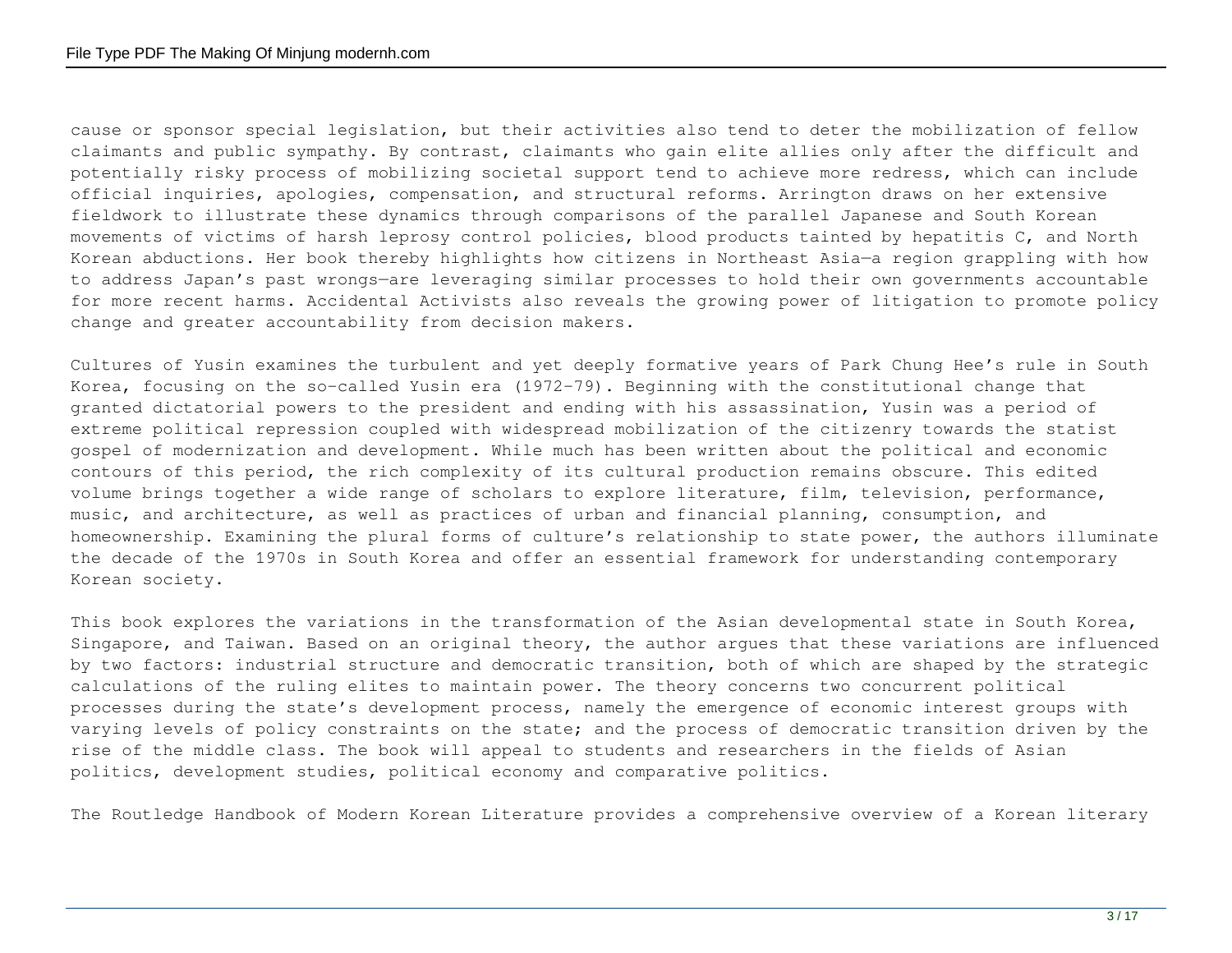tradition, which is understood as a multifaceted nexus of practices, both homegrown and transnational. The handbook discusses the perspectives from which modern Korean literature has thus far been defined, analyzing which voices have been enunciated, underappreciated, or completely silenced and how we can enrich our understanding of it. Taking up diverse transnational and interdisciplinary standpoints, this volume aims to encourage readers not to treat modern Korean literature as a self-evident category but to examine it anew as an uncultivated and uncharted space, unearthing its internal chasms and global connections. Divided into five parts, the themes covered include the following: Literature and power Borders and boundaries Rationality in literature and its limits Language, ethnicity, and translation Korean literature in the changing mediascape. By introducing new conceptual paradigms to the field of modern Korean literature, this book will appeal to students and scholars of Korean, East Asian, and world literature alike.

To much of the world, North Korea is an impenetrable mystery, its inner workings unknown and its actions toward the outside unpredictable and frequently provocative. Tyranny of the Weak reveals for the first time the motivations, processes, and effects of North Korea's foreign relations during the Cold War era. Drawing on extensive research in the archives of North Korea's present and former communist allies, including the Soviet Union, China, and East Germany, Charles K. Armstrong tells in vivid detail how North Korea managed its alliances with fellow communist states, maintained a precarious independence in the Sino-Soviet split, attempted to reach out to the capitalist West and present itself as a model for Third World development, and confronted and engaged with its archenemies, the United States and South Korea. From the invasion that set off the Korean War in June 1950 to the collapse of the Soviet Union in 1991, Tyranny of the Weak shows how—despite its objective weakness—North Korea has managed for much of its history to deal with the outside world to its maximum advantage. Insisting on a path of "self-reliance" since the 1950s, North Korea has continually resisted pressure to change from enemies and allies alike. A worldview formed in the crucible of the Korean War and Cold War still maintains a powerful hold on North Korea in the twenty-first century, and understanding those historical forces is as urgent today as it was sixty years ago.

The University of Washington-Korea Studies Program, in collaboration with Rowman & Littlefield Publishers, is proud to publish the Journal of Korean Studies. In 1979 Dr. James Palais (PhD Harvard 1968), former UW professor of Korean History edited and published the first volume of the Journal of Korean Studies. For thirteen years it was a leading academic forum for innovative, in-depth research on Korea. In 2004 former editors Gi-Wook Shin and John Duncan revived this outstanding publication at Stanford University. In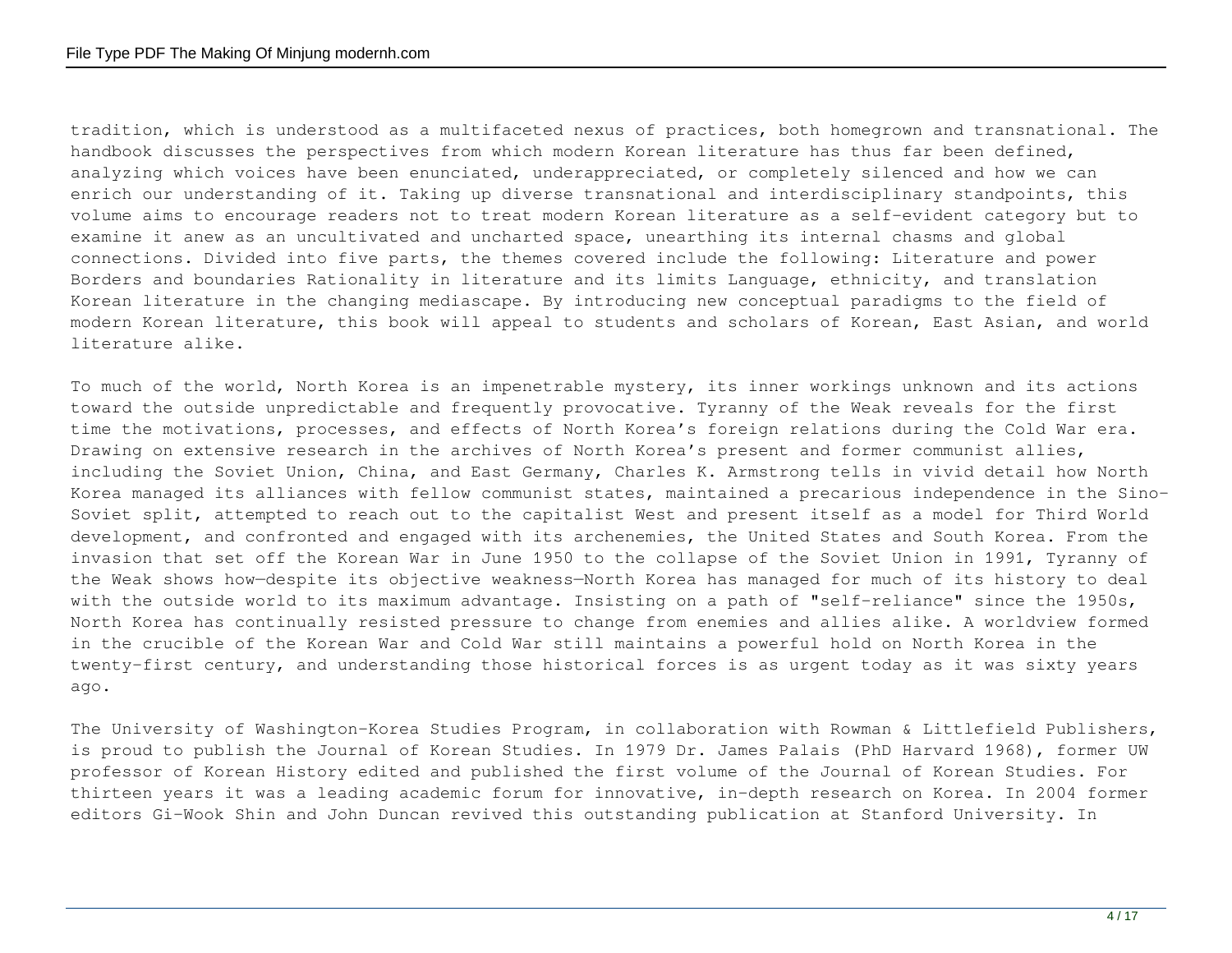August 2008 editorial responsibility transferred back to the University of Washington. With the editorial guidance of Clark Sorensen and Donald Baker, the Journal of Korean Studies (JKS) continues to be dedicated to publishing outstanding articles, from all disciplines, on a broad range of historical and contemporary topics concerning Korea. In addition the JKS publishes reviews of the latest Korea-related books. To subscribe to the Journal of Korean Studies or order print back issues, please click here.

Nation building has been a ubiquitous component of American foreign policy during the last century. The United States has attempted to create and sustain nation-states that advance its interests and embody its ideals in places ranging from the Philippines to Vietnam to Iraq. At no time did Washington engage in nation building more intensively than during the Cold War. The United States deemed capturing the loyalties of the vast regions of the globe emerging from colonialism as crucial to the struggle against Communism. To achieve this end it launched vast efforts to carve diverse parts of Asia, Africa, and Latin America into reliable ''Free World'' allies. U.S. officials believed that, by providing the right kinds of resources, they could stimulate economic development and democratization in regions where neither of these phenomena had made significant inroads. This book examines one of the most extensive, costly, and arguably successful of these efforts - South Korea. Throughout these chapters, I have sought to demonstrate the agency of South Koreans in determining the ultimate impact of the United States on their society. To the extent that the U.S. influence could be called hegemonic, American hegemony was a dialectical process that Koreans played a significant role in shaping. To emphasize this point, I have approached the process of nation building from both sides through the use of American and Korean sources. This analysis makes it clear that the evolution of the South Korea we know today did not entirely reflect the will of Americans or Koreans. It was achieved only through constant negotiation between the two. ----Preface

Social movements have shaped and are shaping modern societies around the globe; this is evident when we look at examples such as the Arab Spring, Spain's Indignados and the wider Occupy movement. In this volume, experts analyse the 'classic' and new social movements from a uniquely global perspective and offer insights in current theoretical discussions on social mobilisation. Chapters are devoted both to the study of continental developments of social movements going back to the nineteenth century and ranging to the present day, and to an emphasis on the transnational dimension of these movements. Interdisciplinary and truly international, this book is an essential text on social movements for historians, political scientists, sociologists, philosophers and social scientists.

Shin Sang-ok (1926–2006) was arguably the most important Korean filmmaker of the postwar era. Over seven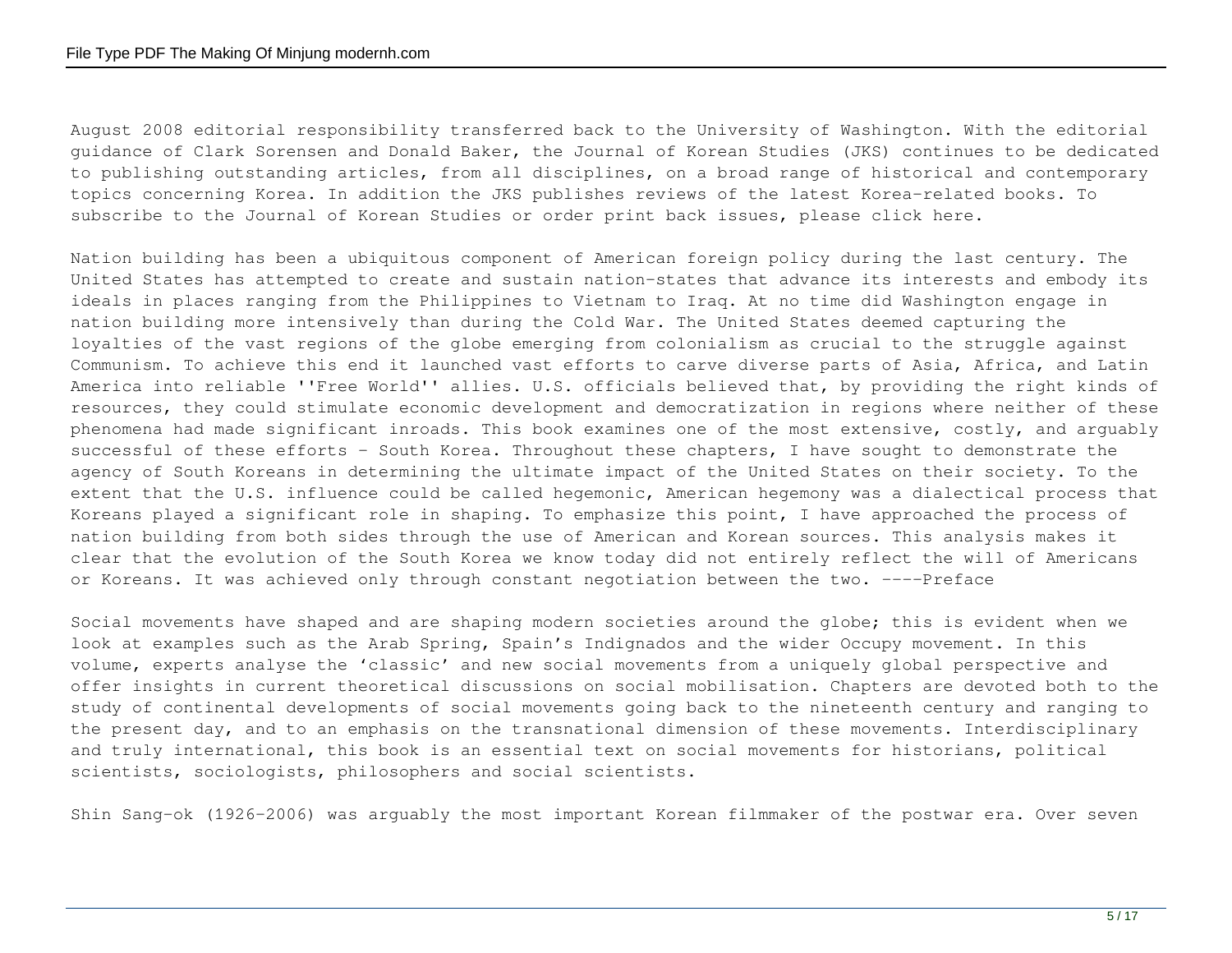decades, he directed or produced nearly 200 films, including A Flower in Hell (1958) and Pulgasari (1985), and his career took him from late-colonial Korea to postwar South and North Korea to Hollywood. Notoriously crossing over to the North in 1978, Shin made a series of popular films under Kim Jong-il before seeking asylum in 1986 and resuming his career in South Korea and Hollywood. In Split Screen Korea, Steven Chung illuminates the story of postwar Korean film and popular culture through the first in-depth account in English of Shin's remarkable career. Shin's films were shaped by national division and Cold War politics, but Split Screen Korea finds surprising aesthetic and political continuities across not only distinct phases in modern South Korean history but also between South and North Korea. These are unveiled most dramatically in analysis of the films Shin made on opposite sides of the DMZ. Chung explains how a filmmaking sensibility rooted in the South Korean market and the global style of Hollywood could have been viable in the North. Combining close readings of a broad range of films with research on the industrial and political conditions of Korean film production, Split Screen Korea shows how cinematic styles, popular culture, and intellectual discourse bridged the divisions of postwar Korea, raising new questions about the implications of political partition.

This book reviews South Korea's experiences of kŭndaehwa (modernization), or catching up with the West, with a focus on three major historical projects, namely, expansion of new (Western) education, industrialization and democratization. The kŭndaehwa efforts that began in the last quarter of the nineteenth century have now fully transformed South Korea into an urban industrial society. In this book we will explore the three major issues arising from the kundaehwa process in Korea: How was the historical transformation made possible in the personalistic environment?; How personalistic is modern Korea?; And how difficult is it to build an orderly public domain in the pesonalistic modern Korea and how do Koreans respond to this dilemma of modernization? As an examination of modernization as well as Korea, this book will appeal to students and scholars of Korean studies, sociology, politics and history.

How do dictators stay in power? When, and how, do they use repression to do so? Dictators and their Secret Police explores the role of the coercive apparatus under authoritarian rule in Asia - how these secret organizations originated, how they operated, and how their violence affected ordinary citizens. Greitens argues that autocrats face a coercive dilemma: whether to create internal security forces designed to manage popular mobilization, or defend against potential coup. Violence against civilians, she suggests, is a byproduct of their attempt to resolve this dilemma. Drawing on a wealth of new historical evidence, this book challenges conventional wisdom on dictatorship: what autocrats are threatened by, how they respond, and how this affects the lives and security of the millions under their rule. It offers an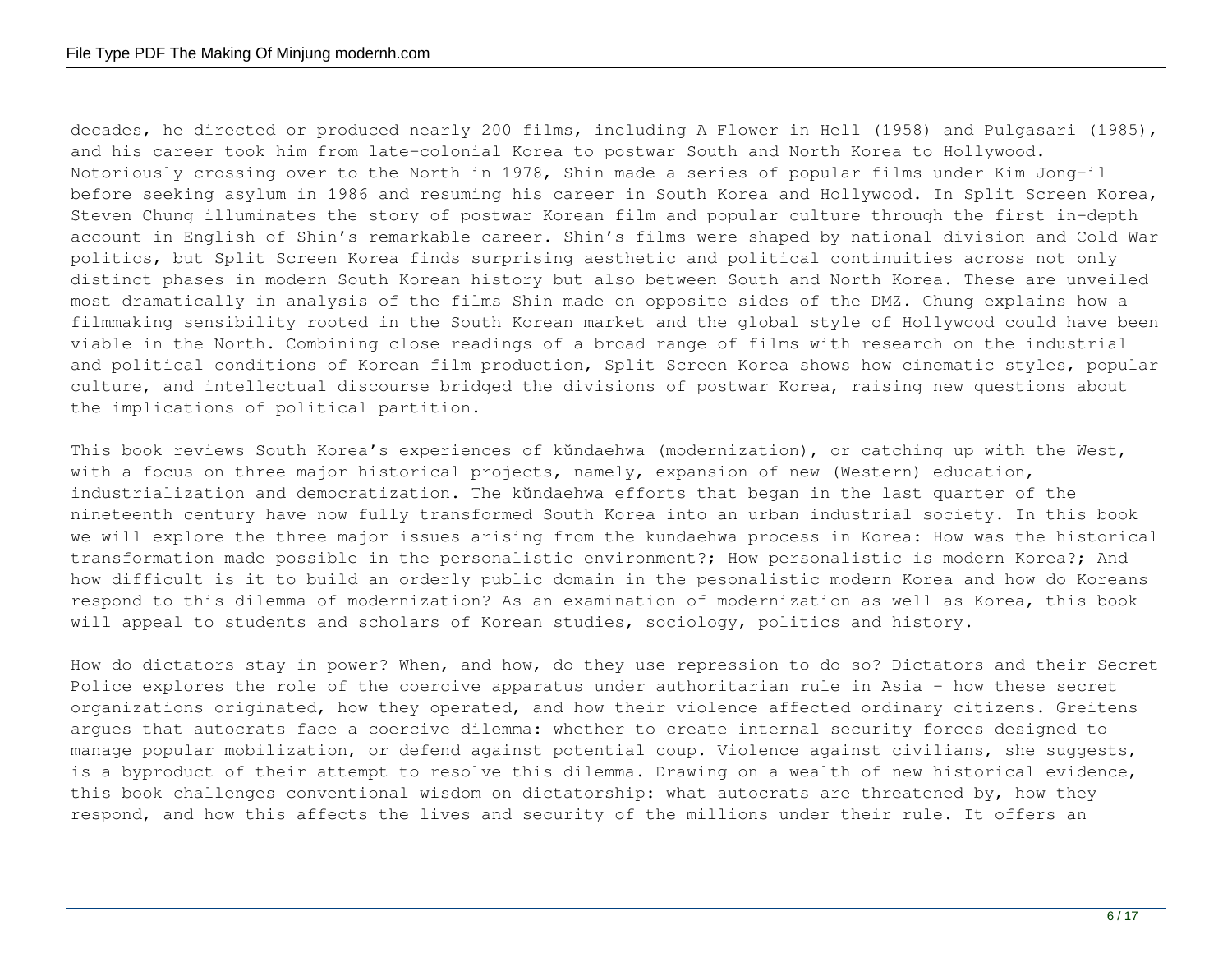unprecedented view into the use of surveillance, coercion, and violence, and sheds new light on the institutional and social foundations of authoritarian power.

Known for its fresh approaches as well as for its complex theoretical foundations, postcolonial studies is one of the most dynamic contributions to the field of biblical studies today. The present book is a pedagogically structured introduction to this emerging field for both scholar and student.

Using social movements as a prism to illuminate the oft-hidden history of 20th-century Korea, this book provides detailed analysis of major uprisings that have patterned that country's politics and society. From the 1894 Tonghak Uprising through the March 1, 1919, independence movement and anti-Japanese resistance, a direct line is traced to the popular opposition to U.S. division of Korea after World War Two. The overthrow of Syngman Rhee in 1960, resistance to Park Chung-hee, the 1980 Gwangju Uprising, as well as student, labor, and feminist movements are all recounted with attention to their economic and political contexts. South Korean opposition to neoliberalism is portrayed in detail, as is an analysis of neoliberalism's rise and effects. With a central focus on the Gwangju Uprising (that ultimately proved decisive in South Korea's democratization), the author uses Korean experiences as a baseboard to extrapolate into the possibilities of global social movements in the 21st century. Previous Englishlanguage sources have emphasized leaders—whether Korean, Japanese, or American. This book emphasizes grassroots crystallization of counter-elite dynamics and notes how the intelligence of ordinary people surpasses that of political and economic leaders holding the reins of power. It is the first volume in a two-part study that concludes by analyzing in rich detail uprisings in nine other places: the Philippines, Burma, Tibet, China, Taiwan, Bangladesh, Nepal, Thailand, and Indonesia. Richly illustrated, with tables, charts, graphs, index, and endnotes.

Handbook of Religion and the Asian City highlights the creative and innovative role of urban aspirations in Asian world cities. It does not assume that religion is of the past and that the urban is secular, but instead points out that urban politics and governance often manifest religious boundaries and sensibilities—in short, that public religion is politics. The essays in this book show how projects of secularism come up against projects and ambitions of a religious nature, a particular form of contestation that takes the city as its public arena. Questioning the limits of cities like Mumbai, Singapore, Seoul, Beijing, Bangkok, and Shanghai, the authors assert that Asian cities have to be understood not as global models of futuristic city planning but as larger landscapes of spatial imagination that have specific cultural and political trajectories. Religion plays a central role in the politics of heritage that is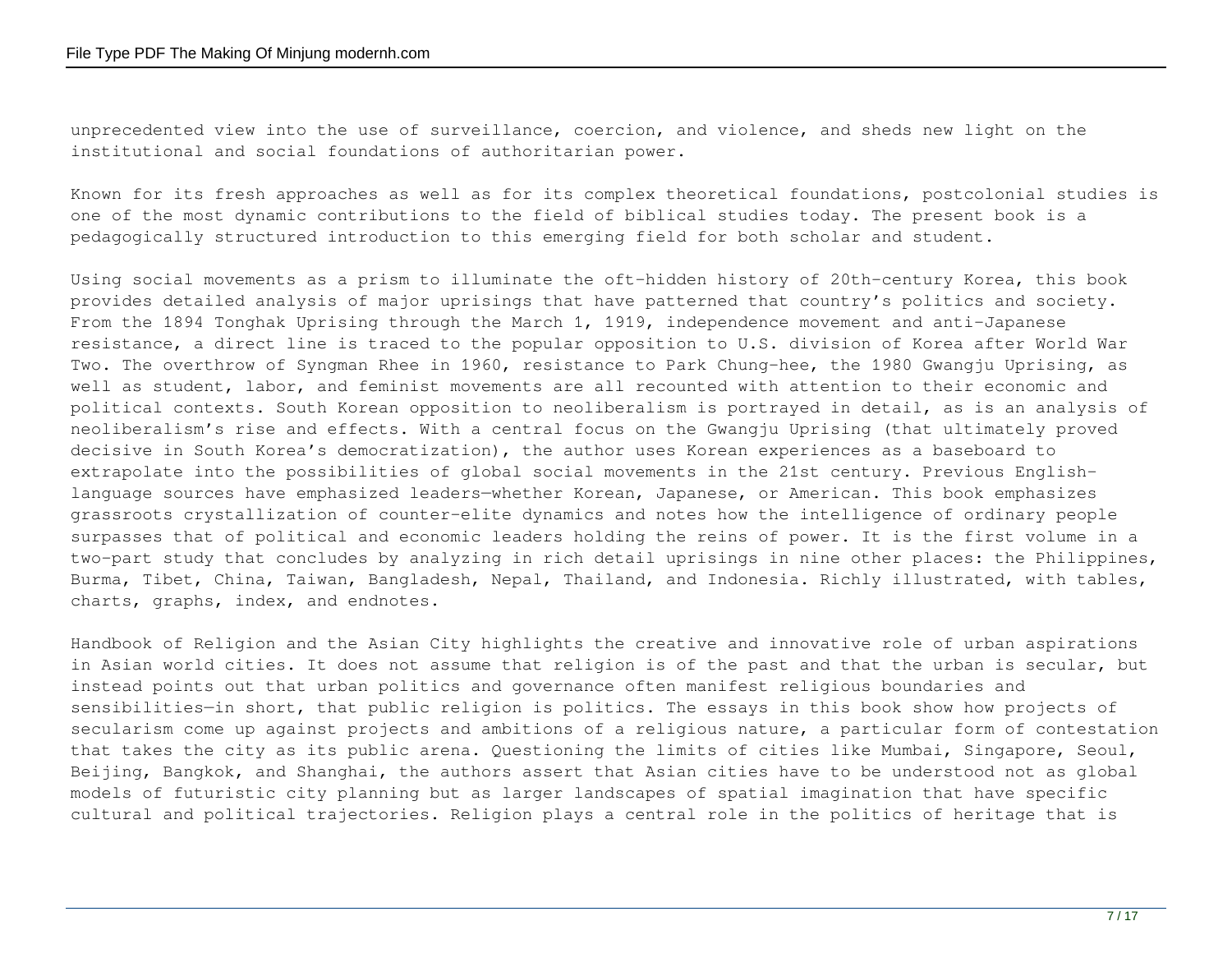emerging from the debris of modernist city planning. Megacities are arenas for the assertion of national and transnational aspirations as Asia confronts modernity. Cities are also sites of speculation, not only for those who invest in real estate but also for those who look for housing, employment, and salvation. In its potential and actual mobility, the sacred creates social space in which they all can meet. Handbook of Religion and the Asian City makes the comparative case that one cannot study the historical patterns of urbanization in Asia without paying attention to the role of religion in urban aspirations.

This in-depth exploration of culture, media, and protest follows South Korea's transition from the Korean War to the start of the political struggles and socioeconomic transformations of the Park Chung Hee era. Although the post–Korean War years are commonly remembered as a time of crisis and disarray, Charles Kim contends that they also created a formative and productive juncture in which South Koreans reworked pre-1945 constructions of national identity to meet the political and cultural needs of postcolonial nation-building. He explores how state ideologues and mainstream intellectuals expanded their efforts by elevating the nation's youth as the core protagonist of a newly independent Korea. By designating students and young men and women as the hope and exemplars of the new nation-state, the discursive stage was set for the remarkable outburst of the April Revolution in 1960. Kim's interpretation of this seminal event underscores student participants' recasting of anticolonial resistance memories into South Korea's postcolonial politics. This pivotal innovation enabled protestors to circumvent the state's official anticommunism and, in doing so, brought about the formation of a culture of protest that lay at the heart of the country's democracy movement from the 1960s to the 1980s. The positioning of women as subordinates in the nation-building enterprise is also shown to be a direct translation of postwar and Cold War exigencies into the sphere of culture; this cultural conservatism went on to shape the terrain of gender relations in subsequent decades. A meticulously researched cultural history, Youth for Nation illuminates the historical significance of the postwar period through a rigorous analysis of magazines, films, textbooks, archival documents, and personal testimonies. In addition to scholars and students of twentiethcentury Korea, the book will be welcomed by those interested in Cold War cultures, social movements, and democratization in East Asia.

Now in a fully revised and updated edition including new primary sources and illustrations, this comprehensive and balanced history of modern Korea explores the social, economic, and political issues it has faced since being catapulted into the wider world at the end of the nineteenth century. Placing this formerly insular society in a global context, Michael J. Seth describes how this ancient, culturally and ethnically homogeneous society first fell victim to Japanese imperialist expansionism, and then was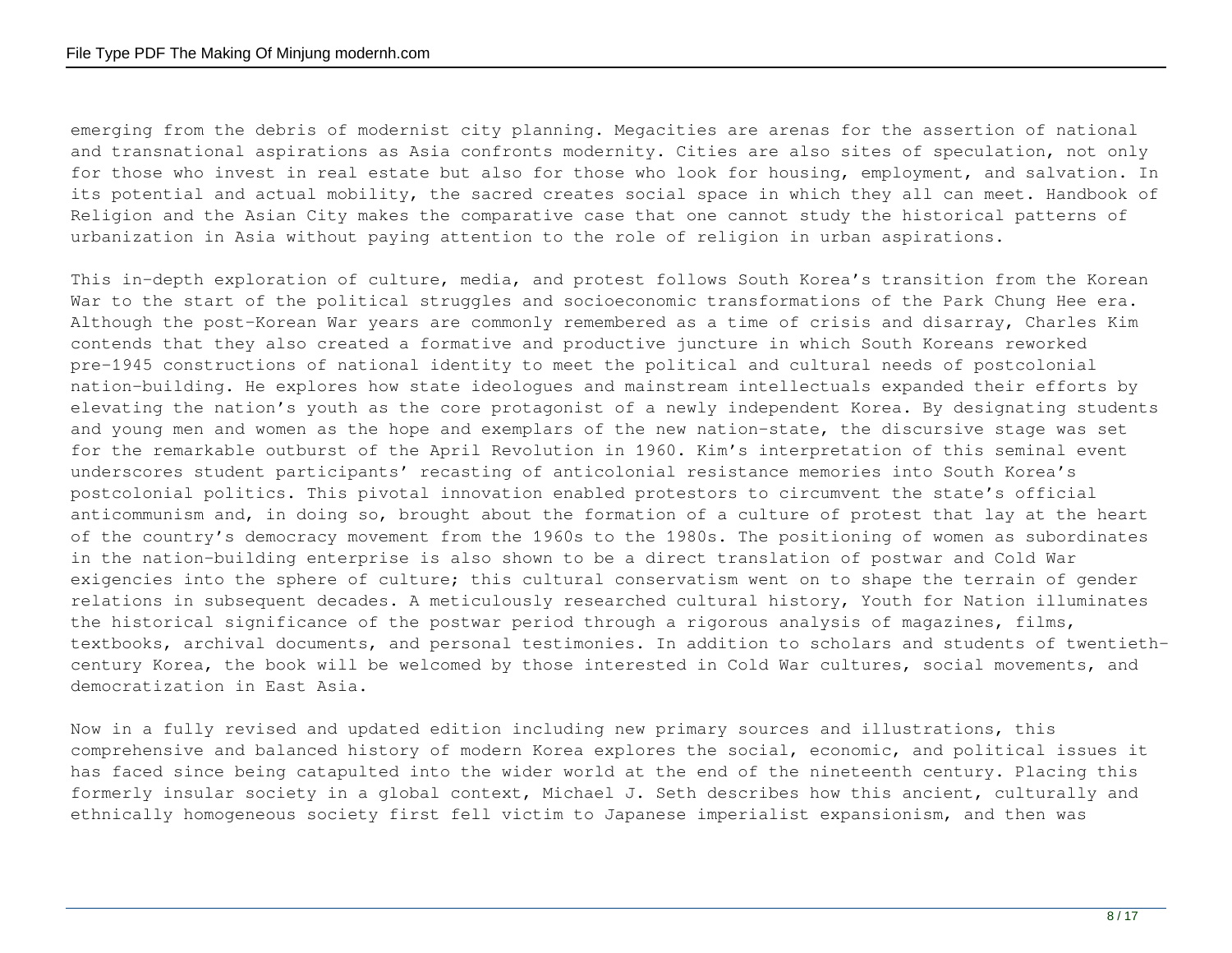arbitrarily divided in half after World War II. Seth traces the postwar paths of the two Koreas—with different political and social systems and different geopolitical orientations—as they evolved into sharply contrasting societies. South Korea, after an unpromising start, became one of the few postcolonial developing states to enter the ranks of the first world, with a globally competitive economy, a democratic political system, and a cosmopolitan and dynamic culture. By contrast, North Korea became one of the world's most totalitarian and isolated societies, a nuclear power with an impoverished and famine-stricken population. Considering the radically different and historically unprecedented trajectories of the two Koreas, Seth assesses the insights they offer for understanding not only modern Korea but the broader perspective of world history. All readers looking for a balanced, knowledgeable history will be richly rewarded with this clear and concise book.

As millions of women and girls left country towns to generate Korea's manufacturing boom, the factory girl emerged as an archetypal figure in twentieth-century popular culture. This book explores the factory girl in Korean literature from the 1920s to the 1990s, showing the complex ways in which she has embodied the sexual and class violence of industrial life.

The world was watching when footage of the "tank man" -- the lone Chinese citizen blocking the passage of a column of tanks during the brutal 1989 crackdown on protesters in Beijing's Tiananmen Square -- first appeared in the media. The furtive video is now regarded as an iconic depiction of a government's violence against its own people. Throughout the twentieth century, states across East Asia committed many relatively undocumented atrocities, with victims numbering in the millions. The contributors to this insightful volume analyze many of the most notorious cases, including the Japanese army's Okinawan killings in 1945, Indonesia's anticommunist purge in 1965--1968, Thailand's Red Drum incinerations in 1972--1975, Cambodia's Khmer Rouge massacre in 1975--1978, Korea's Kwangju crackdown in 1980, the Philippines' Mendiola incident in 1987, Myanmar's suppression of the democratic movement in 1988, and China's Tiananmen incident. With in-depth investigation of events that have long been misunderstood or kept hidden from public scrutiny, State Violence in East Asia provides critical insights into the political and cultural dynamics of state-sanctioned violence and discusses ways to prevent it in the future.

Dynamic and meticulously researched, A History of Korea continues to be one of the leading introductory textbooks on Korean history. Assuming no prior knowledge, Hwang guides readers from early state formation and the dynastic eras to the modern experience in both North and South Korea. Structured around episodic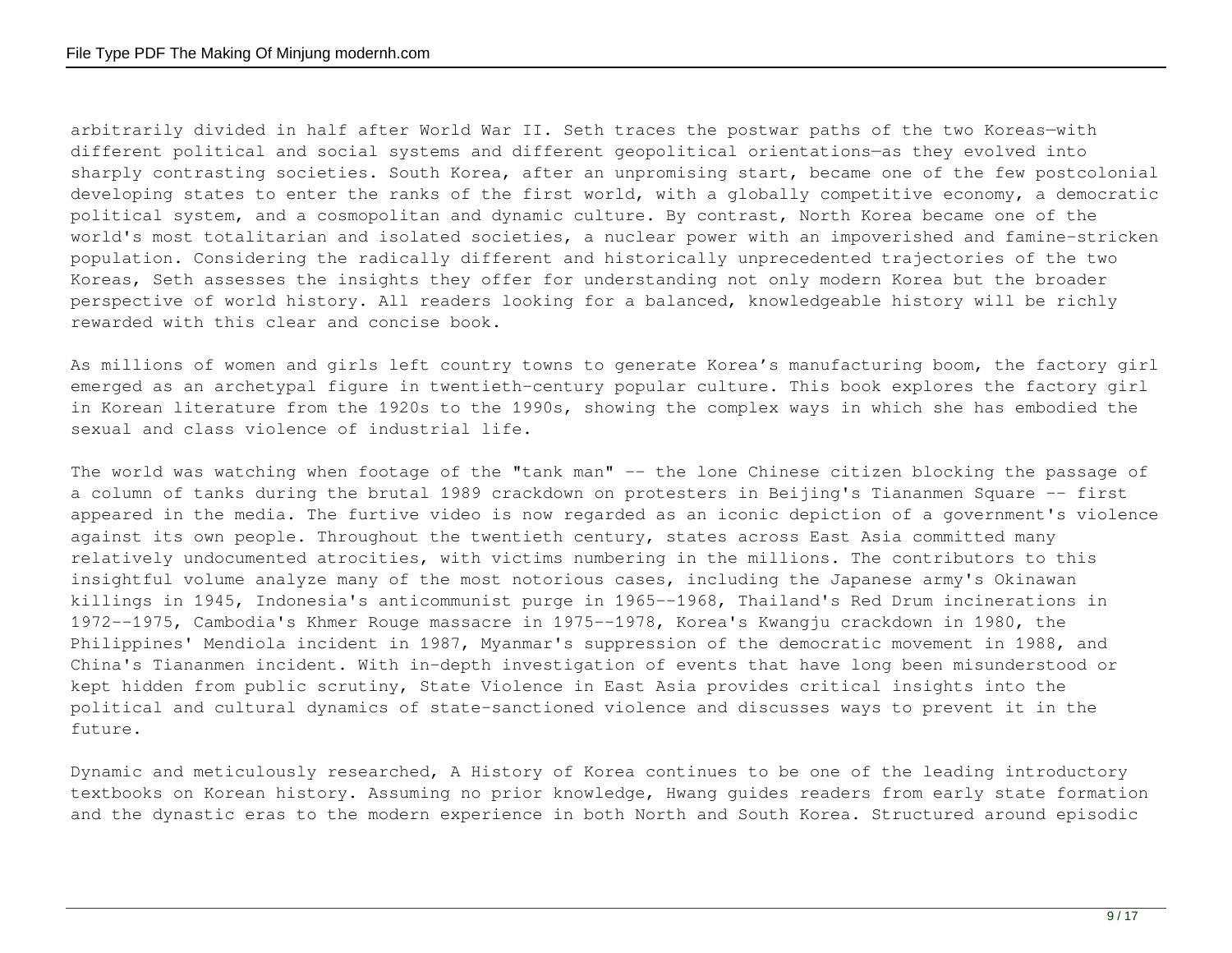accounts, each chapter begins by discussing a defining moment in Korean history in context, with an extensive examination of how the events and themes under consideration have been viewed up to the present day. By engaging with recurring themes such as collective identity, external influence, social hierarchy, family and gender, the author introduces the major historical events, patterns and debates that have shaped both North and South Korea over the past 1500 years. This textbook is essential reading for undergraduate and postgraduate students of Korean or Asian history. The first half of the book covers pre-20th century history, and the second half the modern era, making it ideal for survey courses.

Igniting the Internet is one of the first books to examine in depth the development and consequences of Internet-born politics in the twenty-first century. It takes up the new wave of South Korean youth activism that originated online in 2002, when the country's dynamic cyberspace transformed a vehicular accident involving two U.S. servicemen into a national furor that compelled many Koreans to reexamine the fifty-year relationship between the two countries. Responding to the accident, which ended in the deaths of two high school students, technologically savvy youth went online to organize demonstrations that grew into nightly rallies across the nation. Internet-born, youth-driven mass protest has since become a familiar and effective repertoire for activism in South Korea, even as the rest of the world has struggled to find its feet with this emerging model of political involvement. Igniting the Internet focuses on the cultural dynamics that have allowed the Internet to bring issues rapidly to public attention and exert influence on both domestic and international politics. The author combines a robust analysis of online communities with nuanced interview data to theorize a "cultural ignition process"—the mechanisms and implications for popular politics in volatile Internet-driven activism—in South Korea and beyond. She offers a unique perspective on how local actors experience and remember the cultural dynamics of Internetborn activism and how these experiences shape the political identities of a generation who has essentially come of age in cyberspace, the so-called digital natives or millennials. South Korea's debates on the nature of youth-driven Internet protest reverberated around the world following the events in Tahrir Square in 2010 and Zuccotti Park in 2011. Igniting the Internetoffers numerous points of comparison with countries following a path of technological development and urban youth formation similar to that of South Korea with a thorough consideration of general structural changes and locally specific triggers for Internet activism. Readers interested in social movement theory and new media in social context as well as students and scholars of Korean studies will find the work both far-reaching and insightful.

"This is a must-read book for anyone searching for insight into the peace process of the divided Korean peninsula. As a peace researcher and activist, the author highlights the role of civil society in making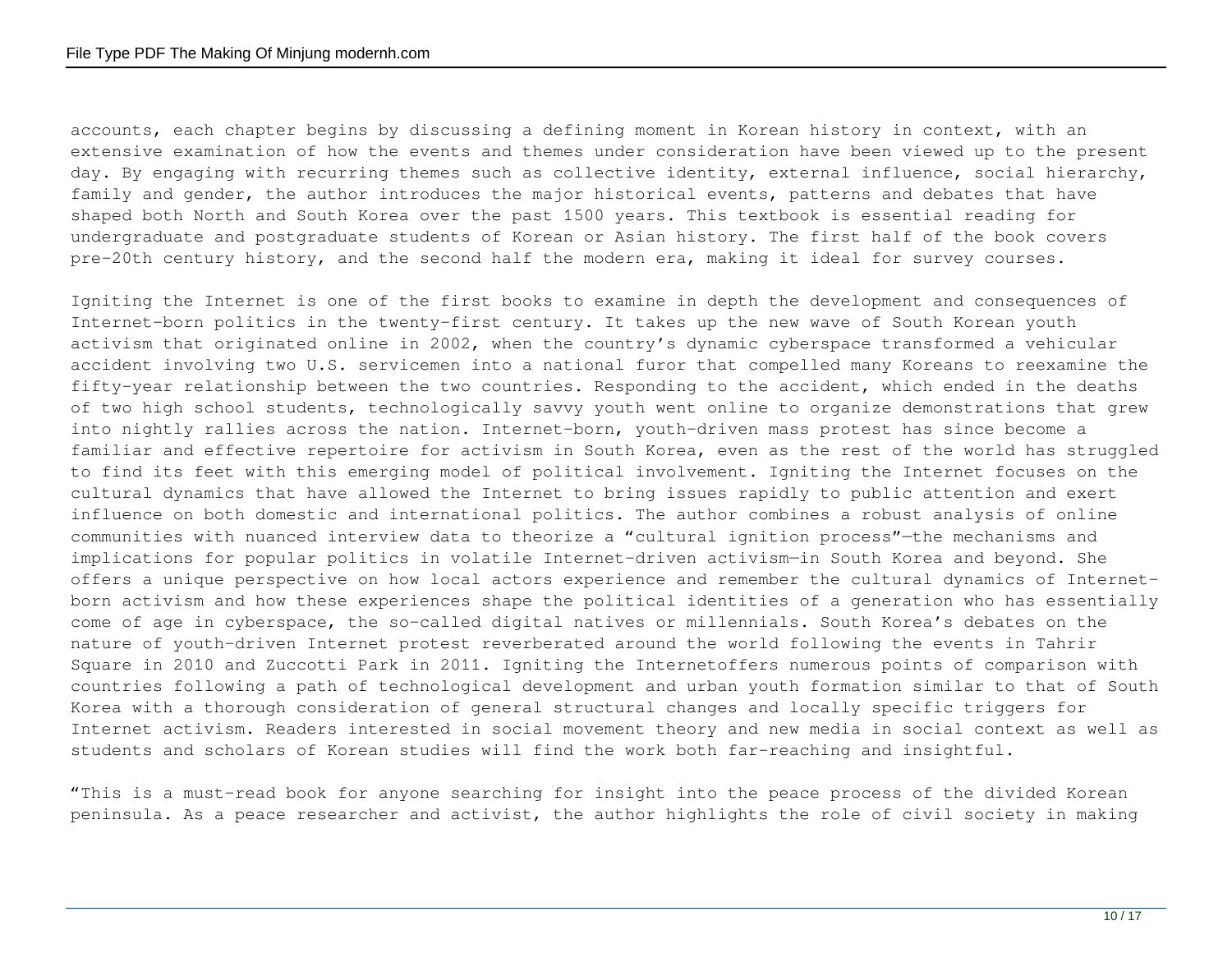peacebuilding possible and sustainable on the Korean peninsula. This volume opens a new horizon to the study of peace and conflict." —Koo, Kab Woo, Professor, University of North Korean Studies "This book makes an enormous contribution to our understanding of the dynamics of peace and conflict on the Korean peninsula and expands our understanding of the requirements of sustainable peacebuilding. The emphasis on the role of civil society as part of an inclusive approach to strategic peacebuilding is especially helpful."—Iain Atack, Assistant Professor in International Peace Studies, Trinity College Dublin "This expertly crafted book makes an original contribution to understanding peacebuilding theory and the critical role of civil society in strategic peacebuilding. It offers valuable lessons and hope for peaceful transformation of the Korean conflict as well as the negotiation of a sustainable peace in other protracted conflict settings."—Wendy Lambourne, Senior Lecturer, Department of Peace and Conflict Studies, University of Sydney The Post-Cold War era witnessed a dramatic rise in breakthroughs for peace processes, including the Korean peninsula, between parties mired in protracted conflict. However, many such processes broke down within a short period of time. This book explores the possibilities for comprehensive and sustainable peacebuilding strategy in the Korean peace process, beyond reaching an agreement, by reviewing diverse peacebuilding activities from government and civil society.

Zwischen den 1890er-und den 1940er-Jahren wuchs die Zahl der Christen in Korea rapide an. Das koreanische Christentum - so die These dieses Buches - stellte eine erfolgreiche Verbindung zwischen einem modernen Image des Christentums und einer spezifischen Gemeinschaftsform her, die in der Lage war, die alltäglichen Bedürfnisse der Einheimischen zu befriedigen. Diese Gemeinschaft wurde im Rahmen der christlichen Weltmission und des Konzepts einer universalisierten Weltkirche möglich, die bestimmte Werte propagierte. Die Beziehung zu einem Dritten, jenseits der Kolonisierer, bot den kolonisierten Gläubigen zugleich eine politische Alternative zum Kolonialstaat. Lees hellsichtige Analyse der Funktion und Praxis der religiösen Gemeinschaft im kolonialen Alltag eröffnet somit neue Perspektiven auf die Säkularisierungsthese und die Kolonialismusdebatte.

Nationalism appears to be rising in a renascent Asia and stoking tensions, aspirations, and identity politics while amplifying grievances and raising questions about prospects in what is touted as the Asian century. This book provides a broad overview and introduction to nationalism in Asia. Leading experts in their fields succinctly convey key information and critical analysis useful to students in a range of courses across disciplines. Part I presents thematic chapters, mostly cross-national studies, that elucidate the roots and consequences of nationalism in these societies and the varying challenges they confront. Part II presents concise country case studies in Asia, providing an overview of what is driving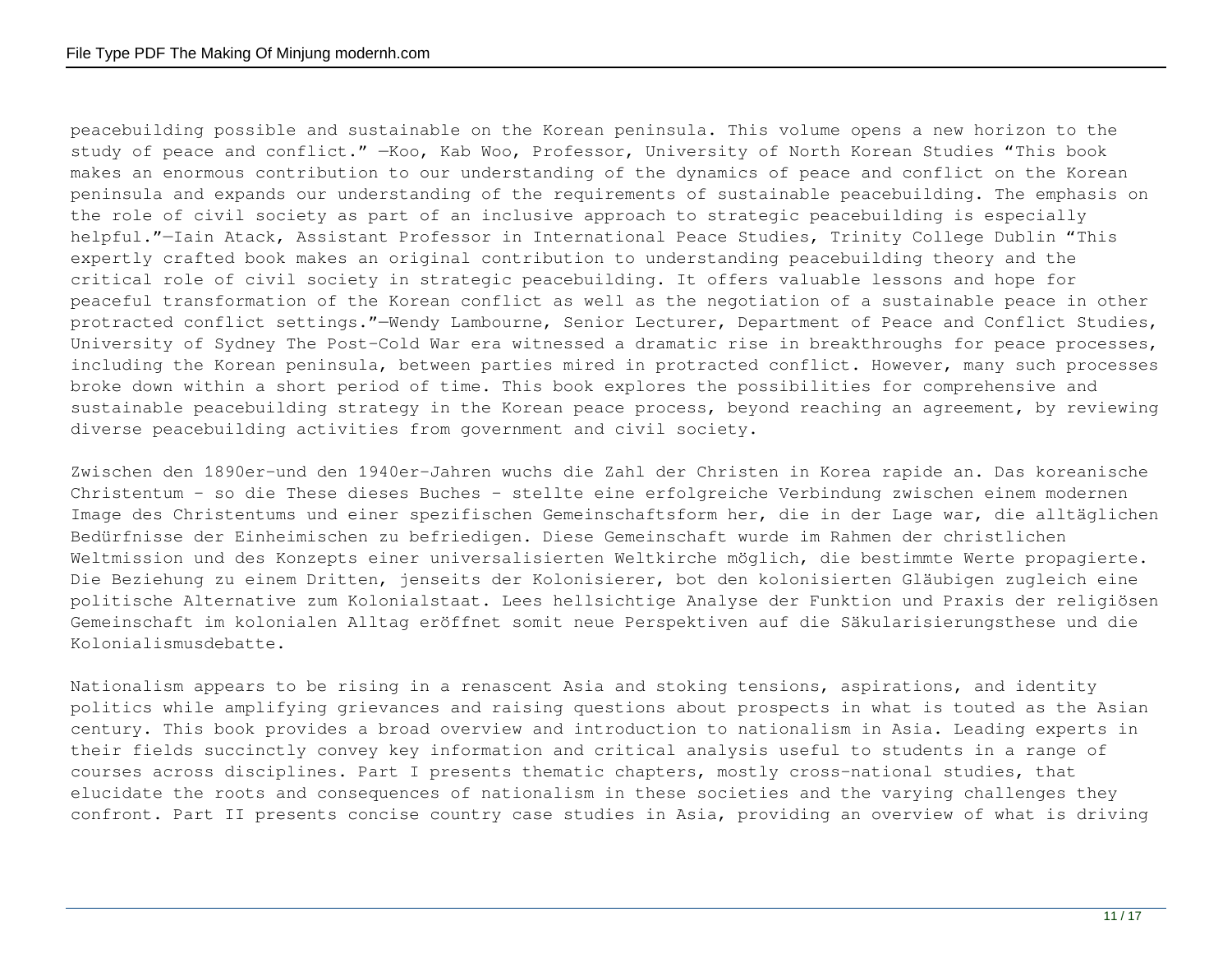contemporary nationalism and surveys the domestic and international implications. Approaching Asia from the perspective of nationalism facilitates a comparative, interdisciplinary analysis that helps readers better understand each society and what the ramifications of nationalism are for contemporary Asians, and the worlds that they (and we) participate in. Asian Nationalisms Reconsidered is an invaluable textbook for undergraduate courses and graduate seminars related to international relations, Asian Studies, political science, government, foreign policy, peace and conflict, and nationalism.

Korea's twin transitions – agrarian to industrial and industrial to post-industrial – transformed the country's political economy. Moving away from the traditional focus on aspects such as market, culture, and colonialism, the author argues that Korea's 'second state' was revitalized through the 'people's movement' and 'citizens movement'.

Morgan and his contributors develop the concept of the Information Regime as a way to understand the use, abuse, and control of information in East Asia during the Cold War period. During the Cold War, war itself was changing, as was statecraft. Information emerged as the most valuable commodity, becoming the key component of societies across the globe. This was especially true in East Asia, where the military alliances forged in the wake of World War II were put to the most severe of tests. These tests came in the form of adversarial relations between the United States and the Soviet Union, as well as pressures within their alliances, which eventually caused the People's Republic of China to break with from Moscow, while Japan for a time during the 1950s and 1660s seemed poised to move away from Washington. More important than military might, or economic influence, was the creation of "information regimes" – swathes of territory where a paradigm, ideology, or political arrangement obtained. Information regimes are not necessarily state-centric and many of the contributors to this book focus on examples which were not so. Such a focus allows us to see that the East Asian Cold War was not really "cold" at all, but was the epicentre of an active, contentious birth of information as the defining element of human interaction. This book is a valuable resource for historians of East Asia and of developments in information management in the twentieth century.

In this sweeping intellectual and cultural history of the minjung ("common people's") movement in South Korea, Namhee Lee shows how the movement arose in the 1970s and 1980s in response to the repressive authoritarian regime and grew out of a widespread sense that the nation's "failed history" left Korean identity profoundly incomplete. The Making of Minjung captures the movement in its many dimensions, presenting its intellectual trajectory as a discourse and its impact as a political movement, as well as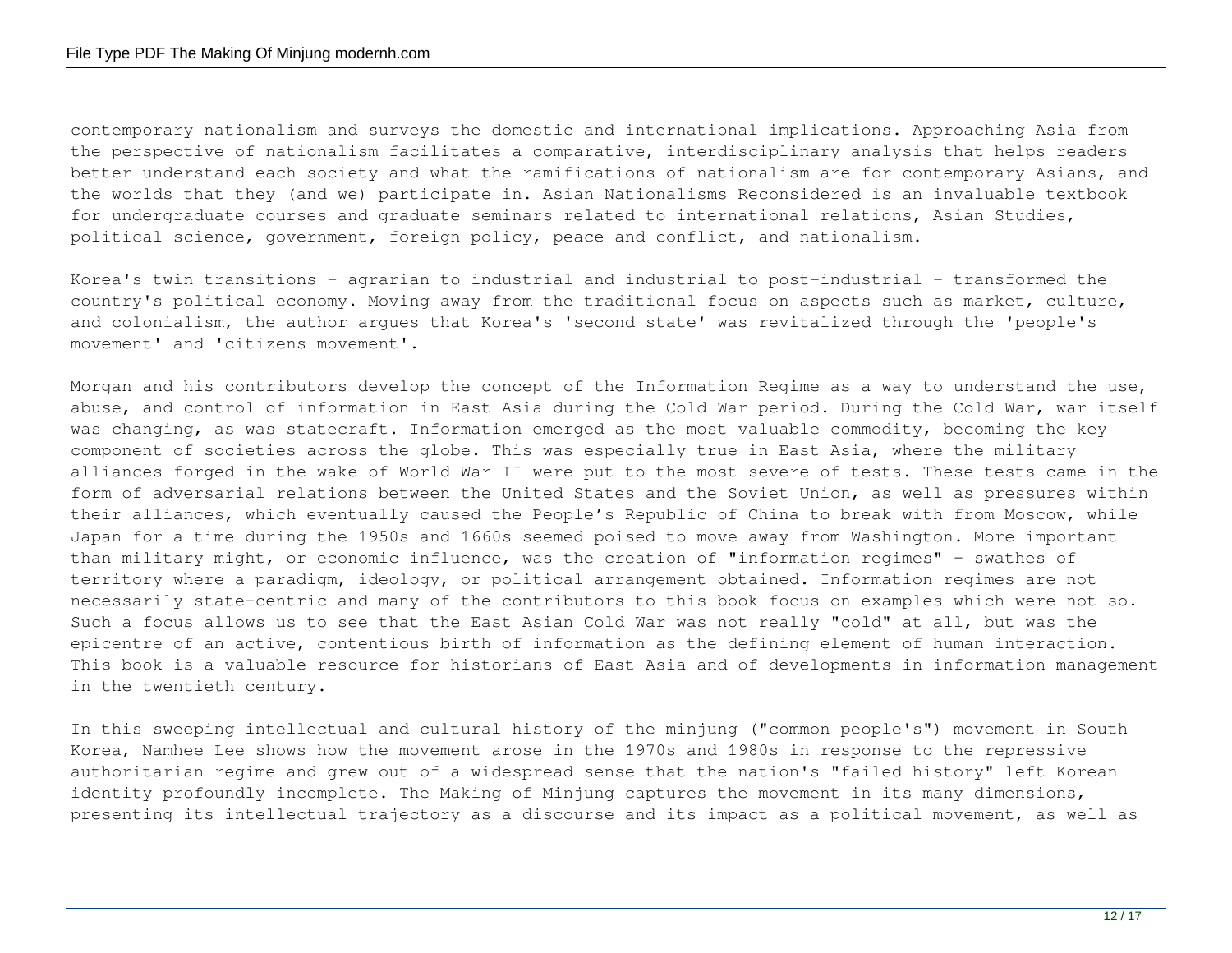raising questions about how intellectuals represented the minjung. Lee's portrait is based on a wide range of sources: underground pamphlets, diaries, court documents, contemporary newspaper reports, and interviews with participants. Thousands of students and intellectuals left universities during this period and became factory workers, forging an intellectual-labor alliance perhaps unique in world history. At the same time, minjung cultural activists reinvigorated traditional folk theater, created a new "minjung literature," and influenced religious practices and academic disciplines. In its transformative scope, the minjung phenomenon is comparable to better-known contemporaneous movements in South Africa, Latin America, and Eastern Europe. Understanding the minjung movement is essential to understanding South Korea's recent resistance to U.S. influence. Along with its well-known economic transformation, South Korea has also had a profound social and political transformation. The minjung movement drove this transformation, and this book tells its story comprehensively and critically.

Debatten über das nation-building im 20. Jahrhundert konzentrieren sich in der Regel auf Staaten, die sich nach Kriegen oder während der Dekolonisation neu konstituierten. Die zurückbleibenden (Teil-)Staaten und Gesellschaften standen jedoch ihrerseits vor der Aufgabe, multidimensionale Verlusterfahrungen in das überkommene Selbstverständnis zu integrieren oder ihre Identität auf neuer Grundlage zu definieren. Der Band stellt diese Prozesse in den Mittelpunkt. Methodisch vielfältig und international vergleichend wird der Umgang mit nationalen Verlusten in verschiedenen Regionen Europas und Asiens analysiert, etwa in Deutschland und Korea, Aserbaidschan und Indonesien. Diese neue Sicht ermöglicht es, jene Bedingungen und Mechanismen von nationalen Identitätsbrüchen aufzuzeigen, die in historischen und auch in aktuellen Krisengebieten eine große Rolle spielen.

Beginning in the mid-nineteenth century when Korea became entangled in the world of modern imperialism and the old social, economic and political order began to change; this handbook brings together cutting edge scholarship on major themes in Korean History. Contributions by experts in the field cover the Late Choson and Colonial periods, Korea's partition and the diverging paths of North and South Korea. Topics covered include: The division of Korea Religion Competing imperialisms Economic change War and rebellions Nationalism Gender North Korea Under Kim Jong Il Global Korea The Handbook provides a stimulating introduction to the most important themes within the subject area, and is an invaluable reference work for any student and researcher of Korean History.

Sunja und ihre Söhne leben als koreanische Einwanderer in Japan wie Menschen zweiter Klasse. Während Sunja versucht, sich abzufinden, fordern Noa und Mozasu ihr Schicksal heraus. Der eine schafft es an die besten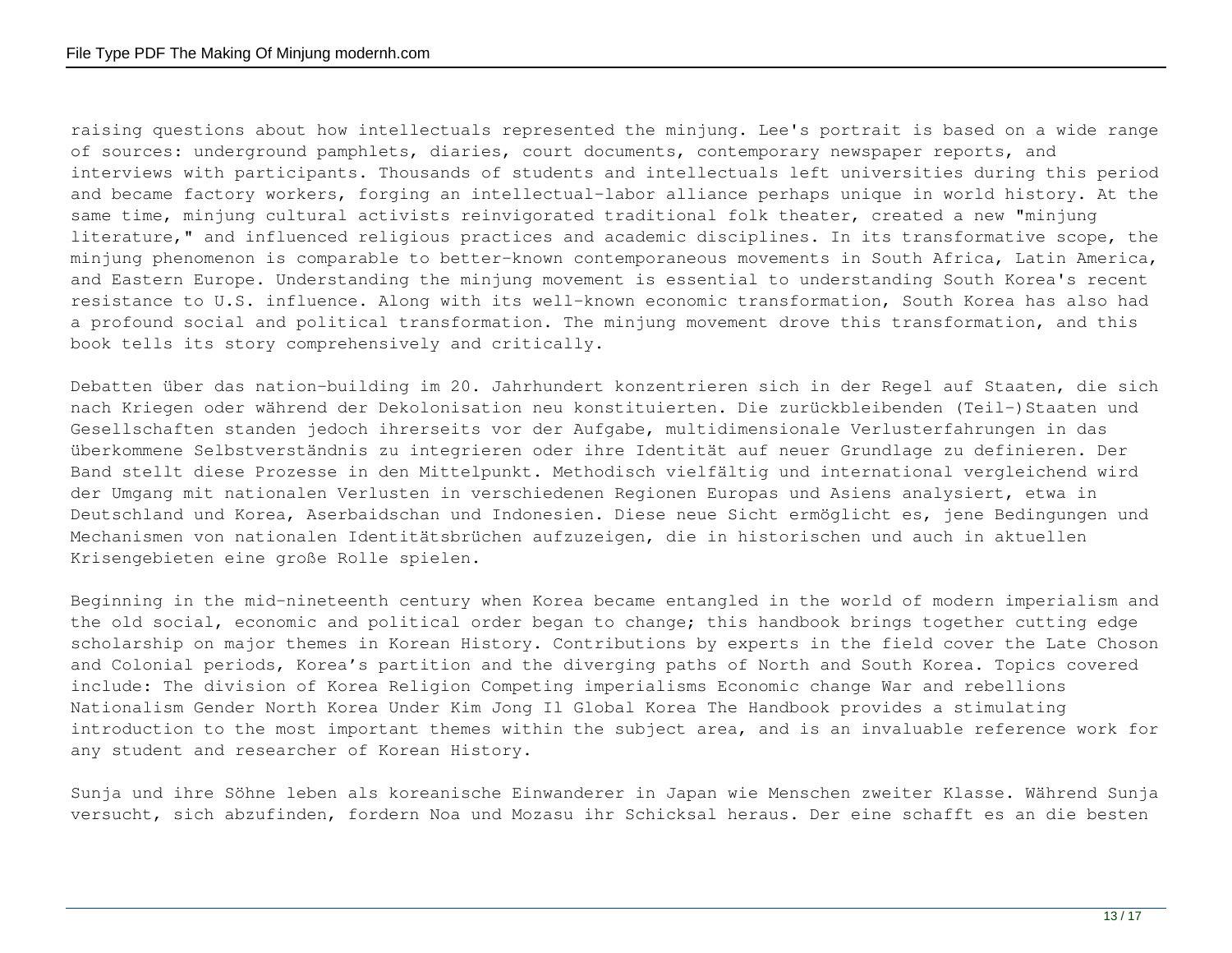Universitäten des Landes, den anderen zieht es in die Spielhallen der kriminellen Unterwelt der Yakuza.

This is a unique and definitive study to reassess the complex dynamics of US-Korea diplomatic relations during the Reagan presidency. It examines the goals, methods, and legacy of Reagan's policy toward Korea with emphasis on the realities of alliance politics and the tactics of quiet diplomacy. It questions a widely held view that Reagan showed simplistic, inattentive, and rigid approaches toward foreign affairs, arguing that his actual policy, as demonstrated in the Korea case, was more sophisticated, nuanced, and pragmatic than commonly assumed. Based on a vast amount of confidential diplomatic documents, especially in Korean, and interviews the author has conducted with US and Korean leaders, Lee sheds new light on Reagan's role in promoting democratization in South Korea as well as his engagement with North Korea.

South Korea is home to one of the most vibrant film industries in the world today, producing movies for a strong domestic market that are also drawing the attention of audiences worldwide. This book presents a comprehensive analysis of some of the most well-known and incendiary South Korean films of the millennial decade from nine major directors. Building his analysis on contemporary film theory and philosophy, as well as interviews and other primary sources, Steve Choe makes a case that these often violent films pose urgent ethical dilemmas central to life in the age of neoliberal globalization.

The-five volume Oxford History of Protestant Dissenting Traditions series is governed by a motif of migration ('out-of-England'). It first traces organized church traditions that arose in Britain and Ireland as Dissenters distanced themselves from a state church defined by diocesan episcopacy, the Book of Common Prayer, the Thirty-Nine Articles, and Royal Supremacy, but then follows those traditions as they spread beyond Britain and Ireland—and also analyses newer traditions that emerged downstream in other parts of the world from earlier forms of Dissent. Secondly, it does the same for the doctrines, church practices, stances toward state and society, attitudes toward Scripture, and characteristic patterns of organization that also originated in earlier British and Irish dissent, but that have often defined a trajectory of influence independent of ecclesiastical organizations. The Oxford History of Protestant Dissenting Traditions, Volume V follows the spatial, cultural, and intellectual changes in dissenting identity and practice in the twentieth century, as these once European traditions globalized. While in Europe dissent was often against the religious state, dissent in a globalizing world could redefine itself against colonialism or other secular and religious monopolies. The contributors trace the encounters of dissenting Protestant traditions with modernity and globalization; changing imperial politics; challenges to biblical, denominational, and pastoral authority; local cultures and languages; and some of the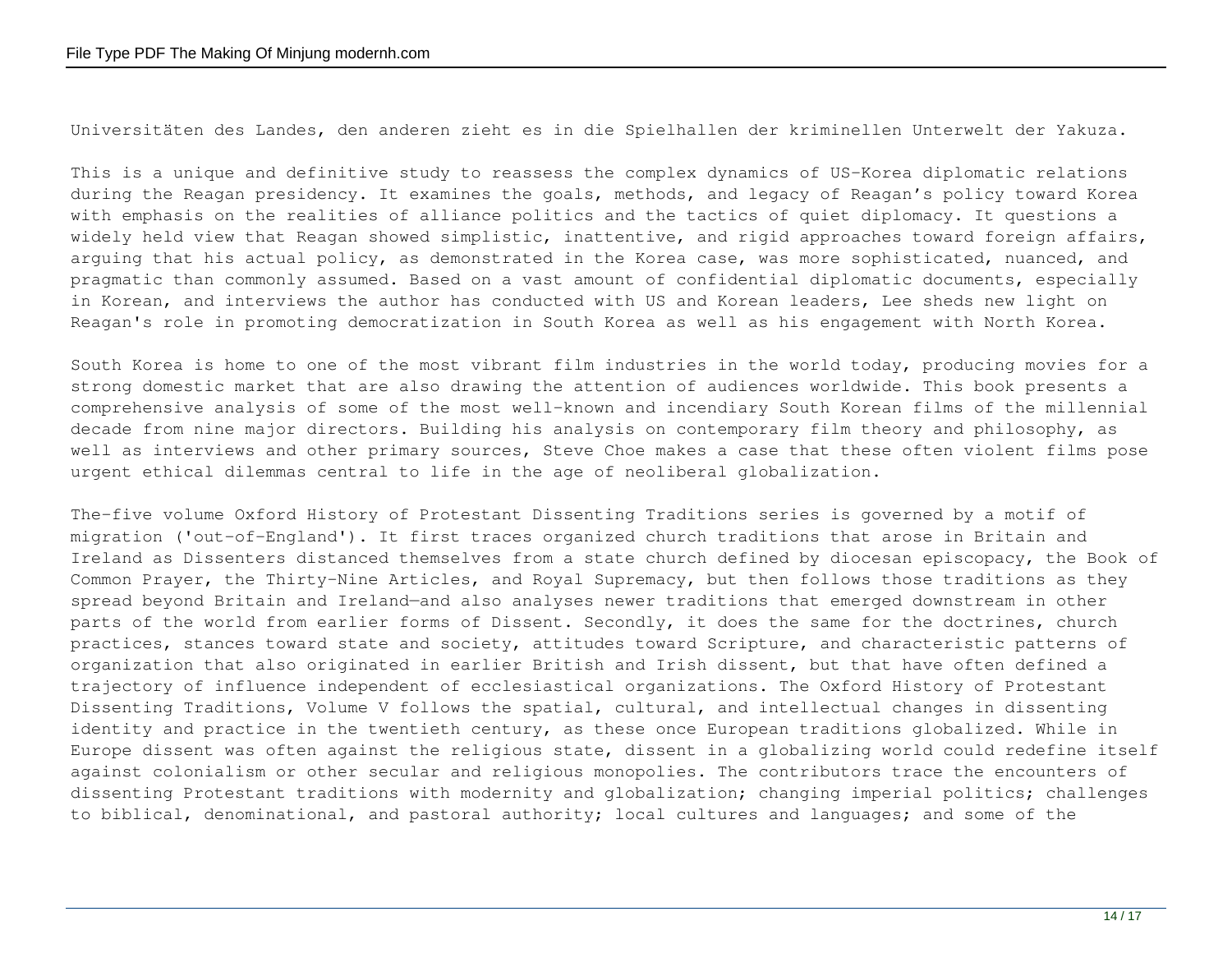century's major themes, such as race and gender, new technologies, and organizational change. In so doing, they identify a vast array of local and globalizing illustrations which will enliven conversations about the role of religion, and in particular Christianity.

Now in a fully revised and updated edition including new primary sources and illustrations, this comprehensive book surveys Korean history from Neolithic times to the present. Michael J. Seth explores the origins and development of Korean society, politics, and still little-known cultural heritage from their inception to the two Korean states of today. Telling the remarkable story of the origins and evolution of a society that borrowed and adopted from abroad, Seth describes how various tribal peoples in the peninsula came together to form one of the world's most distinctive communities. He shows how this ancient, culturally and ethnically homogeneous society was wrenched into the world of late-nineteenthcentury imperialism, fell victim to Japanese expansionism, and then became arbitrarily divided into two opposed halves, North and South, after World War II. Tracing the post-war years since 1945, the book explains how the two Koreas, with their deeply different political and social systems and geopolitical orientations, evolved into sharply contrasting societies. South Korea, after an unpromising start, became one of the few postcolonial developing states to enter the ranks of the first world, with a globally competitive economy, a democratic political system, and a cosmopolitan and dynamic culture. North Korea, by contrast, became one of the world's most totalitarian and isolated societies, a nuclear power with an impoverished and famine-stricken population. Seth describes and analyzes the radically different and historically unprecedented trajectories of the two Koreas, formerly one tight-knit society. Throughout, he adds a rare dimension by placing Korean history into broader global perspective. All readers looking for a balanced, knowledgeable history will be richly rewarded with this clear and concise book.

South Korean cinema is a striking example of non-Western contemporary cinematic success. Thanks to the increasing numbers of moviegoers and domestic films produced, South Korea has become one of the world's major film markets. In 2001, the South Korean film industry became the first in recent history to reclaim its domestic market from Hollywood and continues to maintain around a 50 percent market share today. Highquality South Korean films are increasingly entering global film markets and connecting with international audiences in commercial cinemas and art theatres, and at major international film festivals. Despite this growing recognition of the films themselves, Korean cinema's rich heritage has not heretofore received significant scholarly attention in English-language publications. This groundbreaking collection of thirtyfive essays by a wide range of academic specialists situates current scholarship on Korean cinema within the ongoing theoretical debates in contemporary global film studies. Chapters explore key films of Korean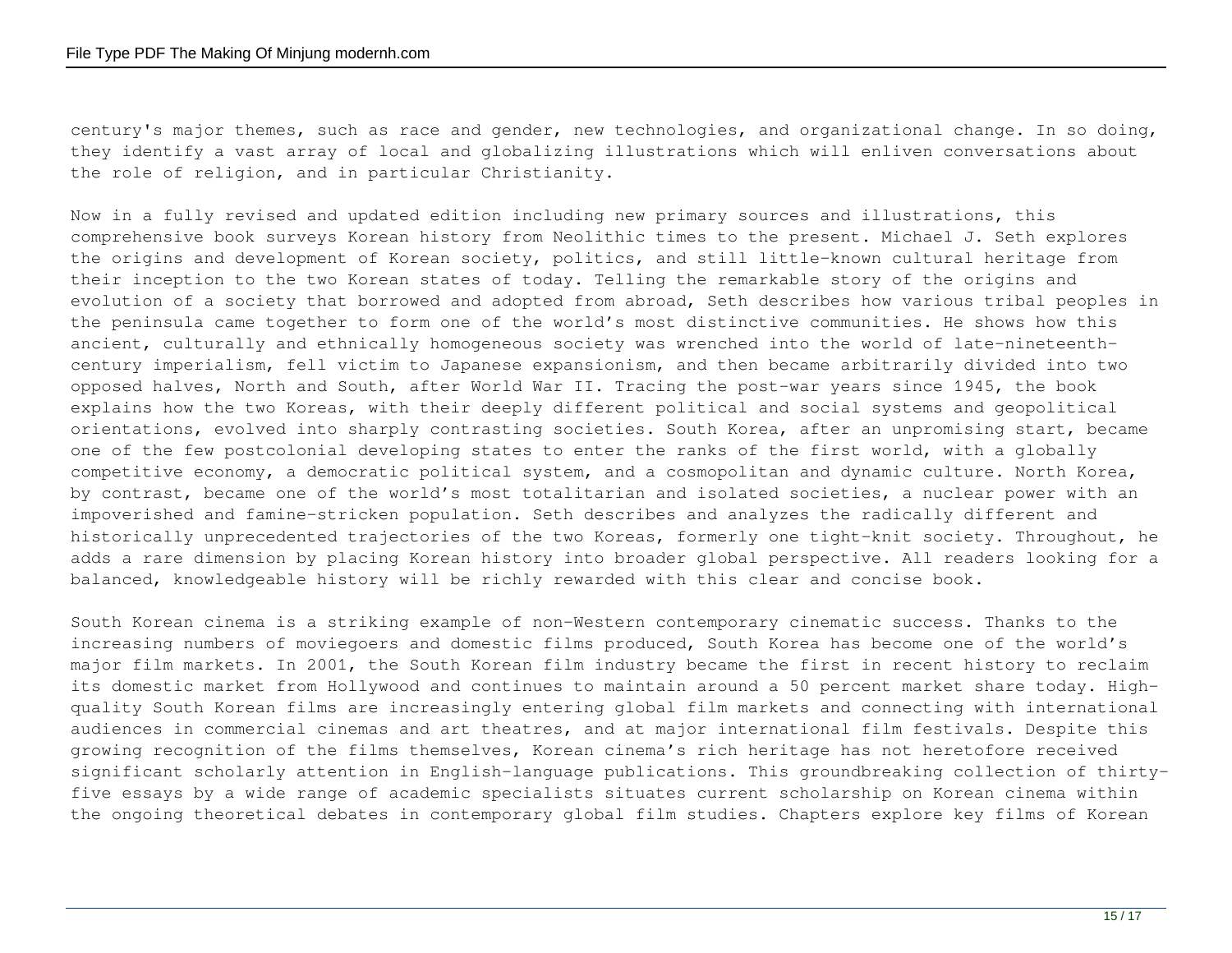cinema, from Sweet Dream, Madame Freedom, The Housemaid, and The March of Fools to Oldboy, The Host, and Train to Busan, as well as major directors such as Shin Sang-ok, Kim Ki-young, Im Kwon-taek, Bong Joon-ho, Hong Sang-soo, Park Chan-wook, and Lee Chang-dong. While the chapters provide in-depth analyses of particular films, together they cohere into a detailed and multidimensional presentation of Korean cinema's cumulative history and broader significance. With its historical and critical scope, abundance of new research, and detailed discussion of important individual films, Rediscovering Korean Cinema is at once an accessible classroom text and a deeply informative compendium for scholars of Korean and East Asian studies, cinema and media studies, and communications. It will also be an essential resource for film industry professionals and anyone interested in international cinema.

In the decades after World War II, tens of thousands of soldiers and civilian contractors across Asia and the Pacific found work through the U.S. military. Recently liberated from colonial rule, these workers were drawn to the opportunities the military offered and became active participants of the U.S. empire, most centrally during the U.S. war in Vietnam. Simeon Man uncovers the little-known histories of Filipinos, South Koreans, and Asian Americans who fought in Vietnam, revealing how U.S. empire was sustained through overlapping projects of colonialism and race making. Through their military deployments, Man argues, these soldiers took part in the making of a new Pacific world—a decolonizing Pacific—in which the imperatives of U.S. empire collided with insurgent calls for decolonization, producing often surprising political alliances, imperial tactics of suppression, and new visions of radical democracy.

A combination of economic transformation, political transitions and changes in media have substantially, if incrementally, altered the terrain for political participation globally, particularly in Asia, home to several of the most dramatic such shifts over the past two decades. This book explores political participation in Asia and how democracy and authoritarianism function under neoliberal economic relations. It examines changes that coincide seemingly perversely with a participation explosion: with mass street protests and 'occupations', energetic online contention, movements of students and workers, mobilization for and against democracy and more. Organized thematically in three parts – political participation in a 'post-democratic' context, changes in the scope and character of political space and the policing of that space – this book analyzes economic, regime and media shifts and how they function in tandem and both within and across states. Closely integrated, comparative and theoretically driven, this book will be of interest to scholars and practitioners in the fields of civil society, contentious politics or social movements, democratization, political economy/development, media and communications, political geography, sociology, comparative politics and Asian politics.